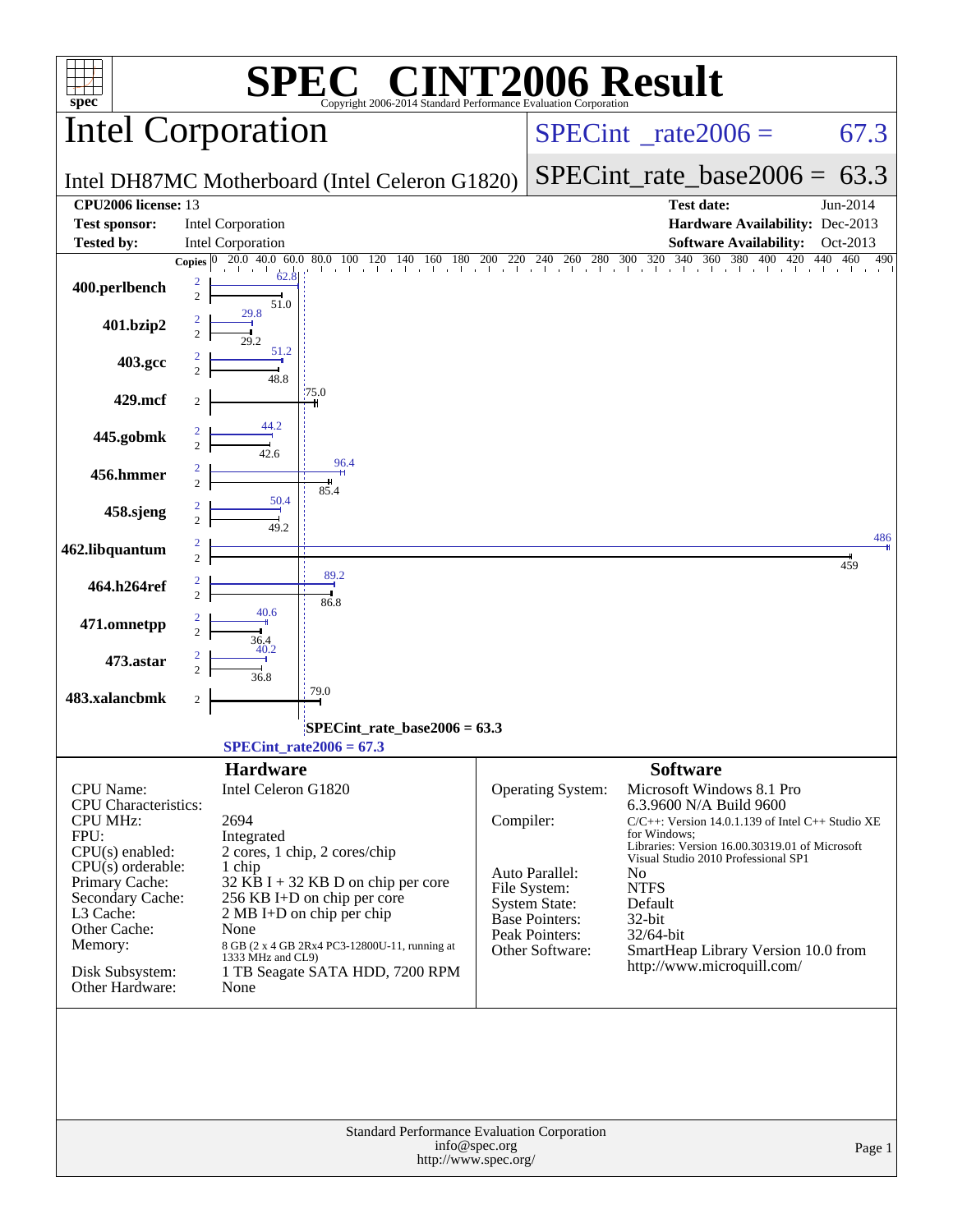

# Intel Corporation

#### $SPECTnt_rate2006 = 67.3$

Intel DH87MC Motherboard (Intel Celeron G1820)

[SPECint\\_rate\\_base2006 =](http://www.spec.org/auto/cpu2006/Docs/result-fields.html#SPECintratebase2006)  $63.3$ 

#### **[CPU2006 license:](http://www.spec.org/auto/cpu2006/Docs/result-fields.html#CPU2006license)** 13 **[Test date:](http://www.spec.org/auto/cpu2006/Docs/result-fields.html#Testdate)** Jun-2014

**[Test sponsor:](http://www.spec.org/auto/cpu2006/Docs/result-fields.html#Testsponsor)** Intel Corporation **[Hardware Availability:](http://www.spec.org/auto/cpu2006/Docs/result-fields.html#HardwareAvailability)** Dec-2013 **[Tested by:](http://www.spec.org/auto/cpu2006/Docs/result-fields.html#Testedby)** Intel Corporation **[Software Availability:](http://www.spec.org/auto/cpu2006/Docs/result-fields.html#SoftwareAvailability)** Oct-2013

#### **[Results Table](http://www.spec.org/auto/cpu2006/Docs/result-fields.html#ResultsTable)**

|                    |                          |                |              | <b>Base</b>    |       |                |                           | <b>Peak</b>    |                |              |                |              |                |              |
|--------------------|--------------------------|----------------|--------------|----------------|-------|----------------|---------------------------|----------------|----------------|--------------|----------------|--------------|----------------|--------------|
| <b>Benchmark</b>   | <b>Copies</b>            | <b>Seconds</b> | <b>Ratio</b> | <b>Seconds</b> | Ratio | <b>Seconds</b> | Ratio                     | <b>Copies</b>  | <b>Seconds</b> | <b>Ratio</b> | <b>Seconds</b> | <b>Ratio</b> | <b>Seconds</b> | <b>Ratio</b> |
| 400.perlbench      |                          | 380            | 51.4         | 383            | 51.0  | 384            | 50.8                      | <sub>o</sub>   | 312            | 62.8         | 309            | 63.2         | 311            | 62.8         |
| 401.bzip2          | $\overline{2}$           | 653            | 29.6         | 674            | 28.6  | 661            | 29.2                      | $\overline{2}$ | 652            | 29.6         | 644            | 30.0         | 646            | <u>29.8</u>  |
| $403.\mathrm{gcc}$ | C                        | 330            | 48.8         | 326            | 49.4  | 330            | 48.8                      | $\overline{ }$ | 310            | 52.0         | 314            | 51.2         | 315            | 51.0         |
| $429$ .mcf         | C                        | 237            | 76.8         | 244            | 74.6  | 243            | 75.0                      | $\overline{2}$ | 237            | 76.8         | 244            | 74.6         | 243            | 75.0         |
| $445$ .gobm $k$    | $\overline{c}$           | 491            | 42.8         | 491            | 42.6  | 492            | 42.6                      | $\overline{2}$ | 476            | 44.2         | 474            | 44.2         | 475            | 44.2         |
| 456.hmmer          | $\overline{c}$           | 221            | 84.4         | 219            | 85.4  | 215            | 86.8                      | $\overline{2}$ | 194            | 96.4         | 200            | 93.2         | 194            | 96.4         |
| $458$ .sjeng       | $\mathfrak{D}$           | 491            | 49.2         | 493            | 49.2  | 492            | 49.2                      | $\mathcal{D}$  | 479            | 50.6         | 479            | 50.4         | 481            | 50.4         |
| 462.libquantum     |                          | 90.3           | 459          | 90.3           | 459   | 90.1           | 460                       | $\sim$         | 85.2           | 486          | 85.0           | 488          | 85.3           | 486          |
| 464.h264ref        | $\overline{c}$           | 507            | 87.2         | 510            | 86.8  | 512            | 86.4                      | $\overline{2}$ | 496            | 89.2         | 499            | 88.6         | 496            | 89.2         |
| 471.omnetpp        | $\overline{2}$           | 353            | 35.4         | 342            | 36.6  | 343            | 36.4                      | $\sim$         | 308            | 40.6         | 309            | 40.6         | 317            | 39.4         |
| 473.astar          | $\overline{\mathcal{L}}$ | 380            | 37.0         | 382            | 36.8  | 383            | 36.6                      | $\overline{2}$ | 354            | 39.6         | 349            | 40.2         | 349            | 40.2         |
| 483.xalancbmk      | $\overline{c}$           | 175            | 78.8         | 174            | 79.4  | 175            | 79.0                      | $\overline{2}$ | 175            | 78.8         | 174            | 79.4         | 175            | <u>79.0</u>  |
| $\mathbf{r}$       | $\mathbf{I}$ .           |                | $\mathbf{1}$ | 1.1.1          |       |                | $\mathbf{r}$ $\mathbf{r}$ |                | $\cdots$       |              |                |              |                |              |

Results appear in the [order in which they were run.](http://www.spec.org/auto/cpu2006/Docs/result-fields.html#RunOrder) Bold underlined text [indicates a median measurement.](http://www.spec.org/auto/cpu2006/Docs/result-fields.html#Median)

#### **[Compiler Invocation Notes](http://www.spec.org/auto/cpu2006/Docs/result-fields.html#CompilerInvocationNotes)**

 To compile these binaries, the Intel Compiler 14.0 was set up to generate 32-bit binaries with the command: "ipsxe-comp-vars.bat ia32 vs2010" (shortcut provided in the Intel(r) Parallel Studio XE 2013 program folder)

#### **[Submit Notes](http://www.spec.org/auto/cpu2006/Docs/result-fields.html#SubmitNotes)**

 Processes were bound to specific processors using the start command with the /affinity switch. The config file option 'submit' was used to generate the affinity mask for each process.

#### **[Platform Notes](http://www.spec.org/auto/cpu2006/Docs/result-fields.html#PlatformNotes)**

 Sysinfo program C:\SPEC14.0/Docs/sysinfo \$Rev: 6775 \$ \$Date:: 2011-08-16 #\$ \8787f7622badcf24e01c368b1db4377c running on Clt54BEF70B2EDF Sat Jun 28 07:23:17 2014

 This section contains SUT (System Under Test) info as seen by some common utilities. To remove or add to this section, see: <http://www.spec.org/cpu2006/Docs/config.html#sysinfo>

 Trying 'systeminfo' OS Name : Microsoft Windows 8.1 Pro<br>OS Version : 6.3.9600 N/A Build 9600 : 6.3.9600 N/A Build 9600 System Manufacturer: INTEL\_ System Model : DH87MC\_\_ Processor(s) : 1 Processor(s) Installed. Continued on next page

> Standard Performance Evaluation Corporation [info@spec.org](mailto:info@spec.org) <http://www.spec.org/>

Page 2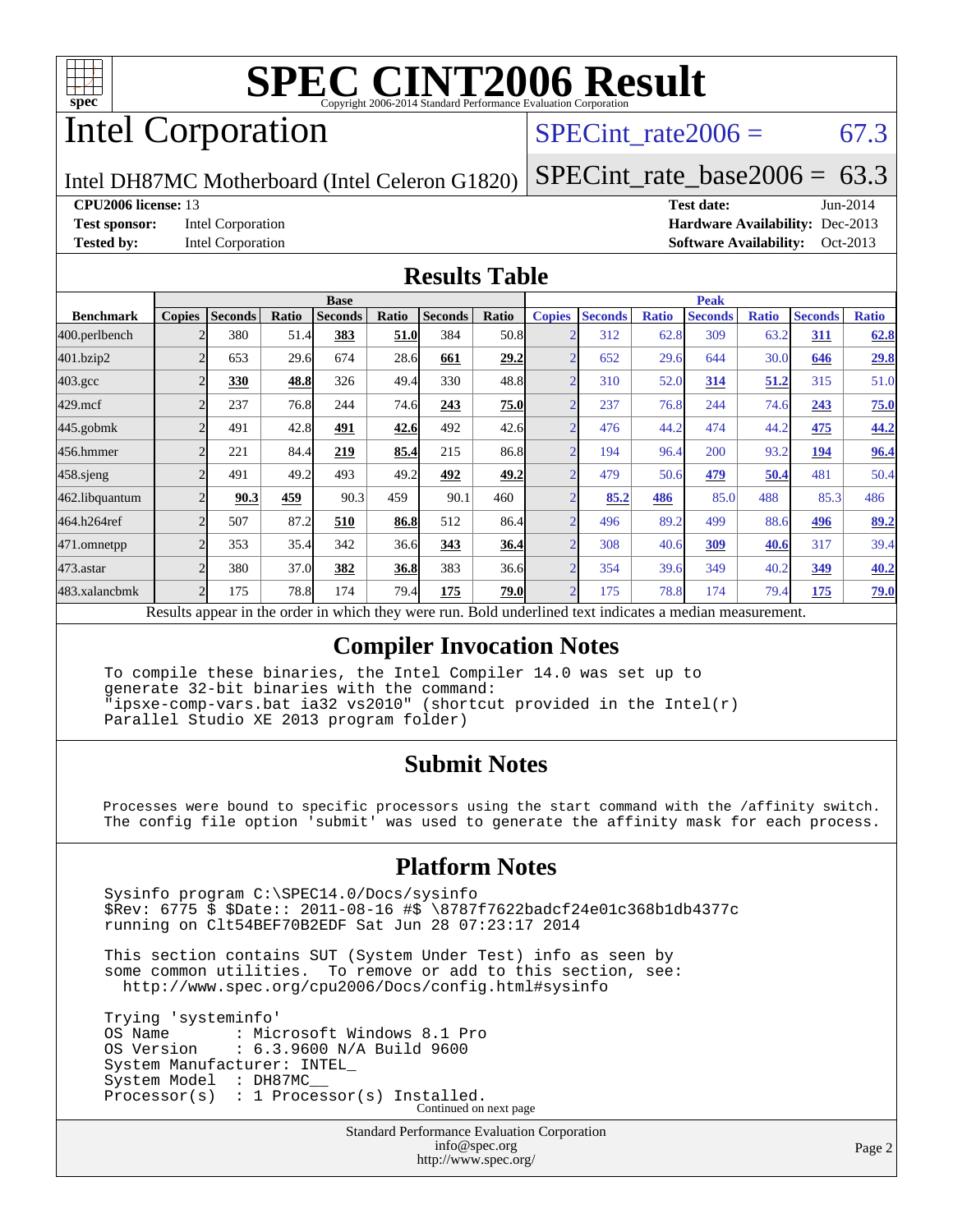

Intel Corporation

SPECint rate $2006 = 67.3$ 

Intel DH87MC Motherboard (Intel Celeron G1820) [SPECint\\_rate\\_base2006 =](http://www.spec.org/auto/cpu2006/Docs/result-fields.html#SPECintratebase2006)  $63.3$ 

**[Test sponsor:](http://www.spec.org/auto/cpu2006/Docs/result-fields.html#Testsponsor)** Intel Corporation **[Hardware Availability:](http://www.spec.org/auto/cpu2006/Docs/result-fields.html#HardwareAvailability)** Dec-2013 **[Tested by:](http://www.spec.org/auto/cpu2006/Docs/result-fields.html#Testedby)** Intel Corporation **[Software Availability:](http://www.spec.org/auto/cpu2006/Docs/result-fields.html#SoftwareAvailability)** Oct-2013

**[CPU2006 license:](http://www.spec.org/auto/cpu2006/Docs/result-fields.html#CPU2006license)** 13 **[Test date:](http://www.spec.org/auto/cpu2006/Docs/result-fields.html#Testdate)** Jun-2014

#### **[Platform Notes \(Continued\)](http://www.spec.org/auto/cpu2006/Docs/result-fields.html#PlatformNotes)**

 [01]: Intel64 Family 6 Model 60 Stepping 3 GenuineIntel ~2694 Mhz BIOS Version : Intel Corp. MCH8710H.86A.0047.2013.0606.1508, 6/6/2013 Total Physical Memory: 7,864 MB

 Trying 'wmic cpu get /value' DeviceID L2CacheSize : 512 L3CacheSize : 2048 MaxClockSpeed : 2694 Name : Intel(R) Celeron(R) CPU G1820 @ 2.70GHz NumberOfCores : 2 NumberOfLogicalProcessors: 2

(End of data from sysinfo program)

#### **[Component Notes](http://www.spec.org/auto/cpu2006/Docs/result-fields.html#ComponentNotes)**

 Tested systems can be used with Shin-G ATX case, PC Power and Cooling 1200W power supply

#### **[General Notes](http://www.spec.org/auto/cpu2006/Docs/result-fields.html#GeneralNotes)**

 Binaries compiled on a system with 1x Intel Core i7-860 CPU + 8GB memory using Windows 7 Enterprise 64-bit

#### **[Base Compiler Invocation](http://www.spec.org/auto/cpu2006/Docs/result-fields.html#BaseCompilerInvocation)**

[C benchmarks](http://www.spec.org/auto/cpu2006/Docs/result-fields.html#Cbenchmarks):

[icl -Qvc10](http://www.spec.org/cpu2006/results/res2014q3/cpu2006-20140715-30432.flags.html#user_CCbase_intel_icc_vc10_9607f3ecbcdf68042245f068e51b40c1) [-Qstd=c99](http://www.spec.org/cpu2006/results/res2014q3/cpu2006-20140715-30432.flags.html#user_CCbase_intel_compiler_c99_mode_1a3d110e3041b3ad4466830521bdad2a)

[C++ benchmarks:](http://www.spec.org/auto/cpu2006/Docs/result-fields.html#CXXbenchmarks) [icl -Qvc10](http://www.spec.org/cpu2006/results/res2014q3/cpu2006-20140715-30432.flags.html#user_CXXbase_intel_icc_vc10_9607f3ecbcdf68042245f068e51b40c1)

### **[Base Portability Flags](http://www.spec.org/auto/cpu2006/Docs/result-fields.html#BasePortabilityFlags)**

 403.gcc: [-DSPEC\\_CPU\\_WIN32](http://www.spec.org/cpu2006/results/res2014q3/cpu2006-20140715-30432.flags.html#b403.gcc_baseCPORTABILITY_DSPEC_CPU_WIN32) 464.h264ref: [-DWIN32](http://www.spec.org/cpu2006/results/res2014q3/cpu2006-20140715-30432.flags.html#b464.h264ref_baseCPORTABILITY_DWIN32) [-DSPEC\\_CPU\\_NO\\_INTTYPES](http://www.spec.org/cpu2006/results/res2014q3/cpu2006-20140715-30432.flags.html#b464.h264ref_baseCPORTABILITY_DSPEC_CPU_NO_INTTYPES) 483.xalancbmk: [-Qoption,cpp,--no\\_wchar\\_t\\_keyword](http://www.spec.org/cpu2006/results/res2014q3/cpu2006-20140715-30432.flags.html#user_baseCXXPORTABILITY483_xalancbmk_f-no_wchar_t_keyword_ec0ad4495a16b4e858bfcb29d949d25d)

## **[Base Optimization Flags](http://www.spec.org/auto/cpu2006/Docs/result-fields.html#BaseOptimizationFlags)**

[C benchmarks](http://www.spec.org/auto/cpu2006/Docs/result-fields.html#Cbenchmarks):

[-QxSSE4.2](http://www.spec.org/cpu2006/results/res2014q3/cpu2006-20140715-30432.flags.html#user_CCbase_f-QxSSE42_372695bbe211719895df0310b324a1ca) [-Qipo](http://www.spec.org/cpu2006/results/res2014q3/cpu2006-20140715-30432.flags.html#user_CCbase_f-Qipo) [-O3](http://www.spec.org/cpu2006/results/res2014q3/cpu2006-20140715-30432.flags.html#user_CCbase_f-O3) [-Qprec-div-](http://www.spec.org/cpu2006/results/res2014q3/cpu2006-20140715-30432.flags.html#user_CCbase_f-Qprec-div-) [-Qopt-prefetch](http://www.spec.org/cpu2006/results/res2014q3/cpu2006-20140715-30432.flags.html#user_CCbase_f-Qprefetch_37c211608666b9dff9380561f602f0a8) [/F512000000](http://www.spec.org/cpu2006/results/res2014q3/cpu2006-20140715-30432.flags.html#user_CCbase_set_stack_space_98438a10eb60aa5f35f4c79d9b9b27b1)

Continued on next page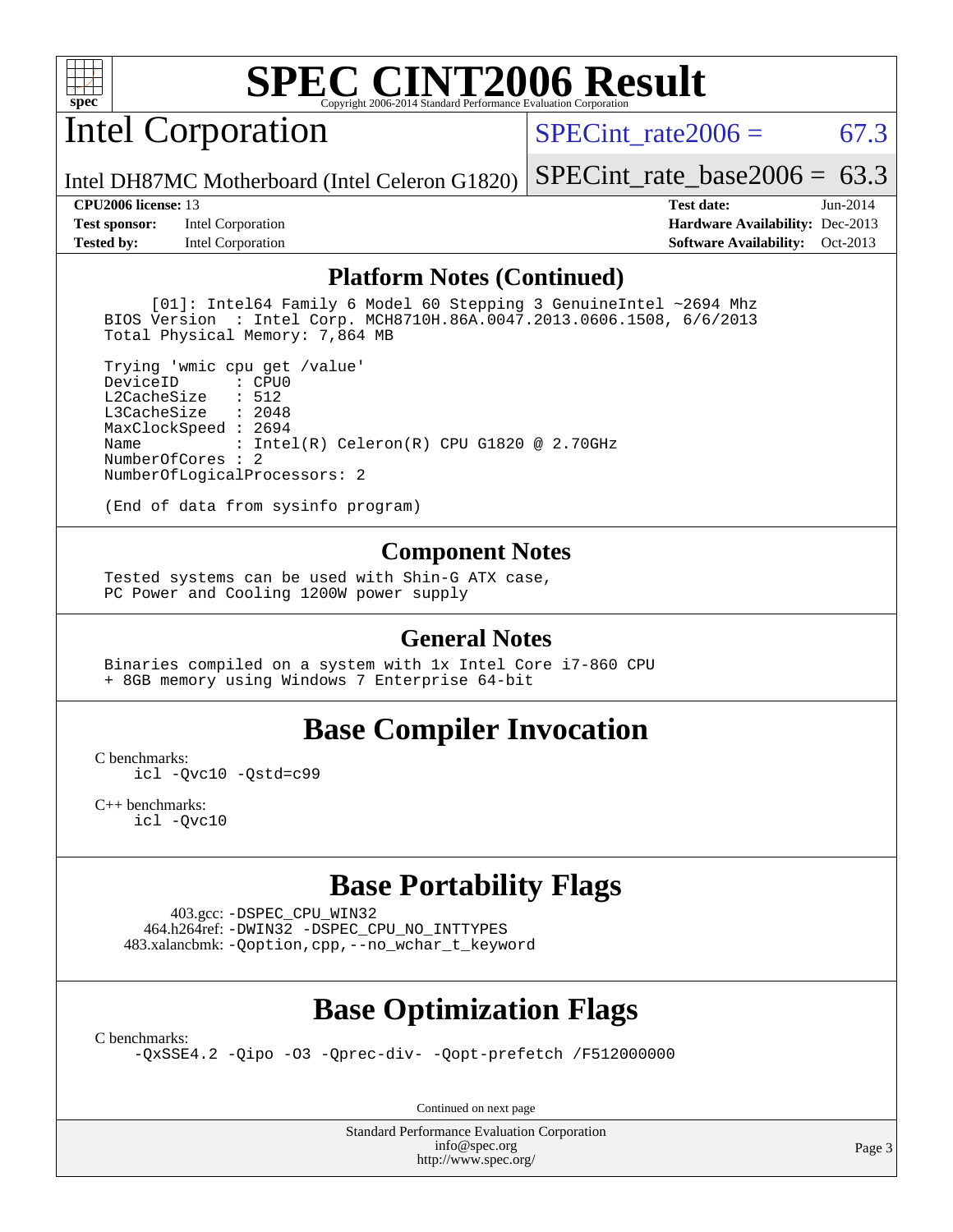

Intel Corporation

 $SPECTnt_rate2006 = 67.3$ 

Intel DH87MC Motherboard (Intel Celeron G1820)

[SPECint\\_rate\\_base2006 =](http://www.spec.org/auto/cpu2006/Docs/result-fields.html#SPECintratebase2006)  $63.3$ 

**[Test sponsor:](http://www.spec.org/auto/cpu2006/Docs/result-fields.html#Testsponsor)** Intel Corporation **[Hardware Availability:](http://www.spec.org/auto/cpu2006/Docs/result-fields.html#HardwareAvailability)** Dec-2013

**[CPU2006 license:](http://www.spec.org/auto/cpu2006/Docs/result-fields.html#CPU2006license)** 13 **[Test date:](http://www.spec.org/auto/cpu2006/Docs/result-fields.html#Testdate)** Jun-2014 **[Tested by:](http://www.spec.org/auto/cpu2006/Docs/result-fields.html#Testedby)** Intel Corporation **[Software Availability:](http://www.spec.org/auto/cpu2006/Docs/result-fields.html#SoftwareAvailability)** Oct-2013

# **[Base Optimization Flags \(Continued\)](http://www.spec.org/auto/cpu2006/Docs/result-fields.html#BaseOptimizationFlags)**

[C++ benchmarks:](http://www.spec.org/auto/cpu2006/Docs/result-fields.html#CXXbenchmarks)

[-QxSSE4.2](http://www.spec.org/cpu2006/results/res2014q3/cpu2006-20140715-30432.flags.html#user_CXXbase_f-QxSSE42_372695bbe211719895df0310b324a1ca) [-Qipo](http://www.spec.org/cpu2006/results/res2014q3/cpu2006-20140715-30432.flags.html#user_CXXbase_f-Qipo) [-O3](http://www.spec.org/cpu2006/results/res2014q3/cpu2006-20140715-30432.flags.html#user_CXXbase_f-O3) [-Qprec-div-](http://www.spec.org/cpu2006/results/res2014q3/cpu2006-20140715-30432.flags.html#user_CXXbase_f-Qprec-div-) [-Qopt-prefetch](http://www.spec.org/cpu2006/results/res2014q3/cpu2006-20140715-30432.flags.html#user_CXXbase_f-Qprefetch_37c211608666b9dff9380561f602f0a8) [-Qcxx-features](http://www.spec.org/cpu2006/results/res2014q3/cpu2006-20140715-30432.flags.html#user_CXXbase_f-Qcxx_features_dbf36c8a6dba956e22f1645e4dcd4d98) [/F512000000](http://www.spec.org/cpu2006/results/res2014q3/cpu2006-20140715-30432.flags.html#user_CXXbase_set_stack_space_98438a10eb60aa5f35f4c79d9b9b27b1) [shlW32M.lib](http://www.spec.org/cpu2006/results/res2014q3/cpu2006-20140715-30432.flags.html#user_CXXbase_SmartHeap32_d106338dfda1a055705c9b519e07f096)

## **[Base Other Flags](http://www.spec.org/auto/cpu2006/Docs/result-fields.html#BaseOtherFlags)**

[C benchmarks](http://www.spec.org/auto/cpu2006/Docs/result-fields.html#Cbenchmarks):

403.gcc: [-Dalloca=\\_alloca](http://www.spec.org/cpu2006/results/res2014q3/cpu2006-20140715-30432.flags.html#b403.gcc_baseEXTRA_CFLAGS_Dalloca_be3056838c12de2578596ca5467af7f3)

## **[Peak Compiler Invocation](http://www.spec.org/auto/cpu2006/Docs/result-fields.html#PeakCompilerInvocation)**

[C benchmarks \(except as noted below\)](http://www.spec.org/auto/cpu2006/Docs/result-fields.html#Cbenchmarksexceptasnotedbelow):

[icl -Qvc10](http://www.spec.org/cpu2006/results/res2014q3/cpu2006-20140715-30432.flags.html#user_CCpeak_intel_icc_vc10_9607f3ecbcdf68042245f068e51b40c1) [-Qstd=c99](http://www.spec.org/cpu2006/results/res2014q3/cpu2006-20140715-30432.flags.html#user_CCpeak_intel_compiler_c99_mode_1a3d110e3041b3ad4466830521bdad2a)

456.hmmer: [C:\Program Files \(x86\)\Intel\Composer XE 2013 SP1/bin/intel64/icl.exe](http://www.spec.org/cpu2006/results/res2014q3/cpu2006-20140715-30432.flags.html#user_peakCCLD456_hmmer_intel_icc_64bit_f549ed431576093dccb075b890b96ee2)

458.sjeng: [C:\Program Files \(x86\)\Intel\Composer XE 2013 SP1/bin/intel64/icl.exe](http://www.spec.org/cpu2006/results/res2014q3/cpu2006-20140715-30432.flags.html#user_peakCCLD458_sjeng_intel_icc_64bit_f549ed431576093dccb075b890b96ee2)

 462.libquantum: [C:\Program Files \(x86\)\Intel\Composer XE 2013 SP1/bin/intel64/icl.exe](http://www.spec.org/cpu2006/results/res2014q3/cpu2006-20140715-30432.flags.html#user_peakCCLD462_libquantum_intel_icc_64bit_f549ed431576093dccb075b890b96ee2) [-Qstd=c99](http://www.spec.org/cpu2006/results/res2014q3/cpu2006-20140715-30432.flags.html#user_peakCCLD462_libquantum_intel_compiler_c99_mode_1a3d110e3041b3ad4466830521bdad2a)

[C++ benchmarks \(except as noted below\):](http://www.spec.org/auto/cpu2006/Docs/result-fields.html#CXXbenchmarksexceptasnotedbelow) [icl -Qvc10](http://www.spec.org/cpu2006/results/res2014q3/cpu2006-20140715-30432.flags.html#user_CXXpeak_intel_icc_vc10_9607f3ecbcdf68042245f068e51b40c1)

473.astar: [C:\Program Files \(x86\)\Intel\Composer XE 2013 SP1/bin/intel64/icl.exe](http://www.spec.org/cpu2006/results/res2014q3/cpu2006-20140715-30432.flags.html#user_peakCXXLD473_astar_intel_icc_64bit_f549ed431576093dccb075b890b96ee2)

### **[Peak Portability Flags](http://www.spec.org/auto/cpu2006/Docs/result-fields.html#PeakPortabilityFlags)**

 403.gcc: [-DSPEC\\_CPU\\_WIN32](http://www.spec.org/cpu2006/results/res2014q3/cpu2006-20140715-30432.flags.html#b403.gcc_peakCPORTABILITY_DSPEC_CPU_WIN32) 456.hmmer: [-DSPEC\\_CPU\\_P64](http://www.spec.org/cpu2006/results/res2014q3/cpu2006-20140715-30432.flags.html#suite_peakPORTABILITY456_hmmer_DSPEC_CPU_P64) 458.sjeng: [-DSPEC\\_CPU\\_P64](http://www.spec.org/cpu2006/results/res2014q3/cpu2006-20140715-30432.flags.html#suite_peakPORTABILITY458_sjeng_DSPEC_CPU_P64) 462.libquantum: [-DSPEC\\_CPU\\_P64](http://www.spec.org/cpu2006/results/res2014q3/cpu2006-20140715-30432.flags.html#suite_peakPORTABILITY462_libquantum_DSPEC_CPU_P64) 464.h264ref: [-DWIN32](http://www.spec.org/cpu2006/results/res2014q3/cpu2006-20140715-30432.flags.html#b464.h264ref_peakCPORTABILITY_DWIN32) [-DSPEC\\_CPU\\_NO\\_INTTYPES](http://www.spec.org/cpu2006/results/res2014q3/cpu2006-20140715-30432.flags.html#b464.h264ref_peakCPORTABILITY_DSPEC_CPU_NO_INTTYPES) 473.astar: [-DSPEC\\_CPU\\_P64](http://www.spec.org/cpu2006/results/res2014q3/cpu2006-20140715-30432.flags.html#suite_peakPORTABILITY473_astar_DSPEC_CPU_P64) 483.xalancbmk: [-Qoption,cpp,--no\\_wchar\\_t\\_keyword](http://www.spec.org/cpu2006/results/res2014q3/cpu2006-20140715-30432.flags.html#user_peakCXXPORTABILITY483_xalancbmk_f-no_wchar_t_keyword_ec0ad4495a16b4e858bfcb29d949d25d)

## **[Peak Optimization Flags](http://www.spec.org/auto/cpu2006/Docs/result-fields.html#PeakOptimizationFlags)**

[C benchmarks](http://www.spec.org/auto/cpu2006/Docs/result-fields.html#Cbenchmarks):

Continued on next page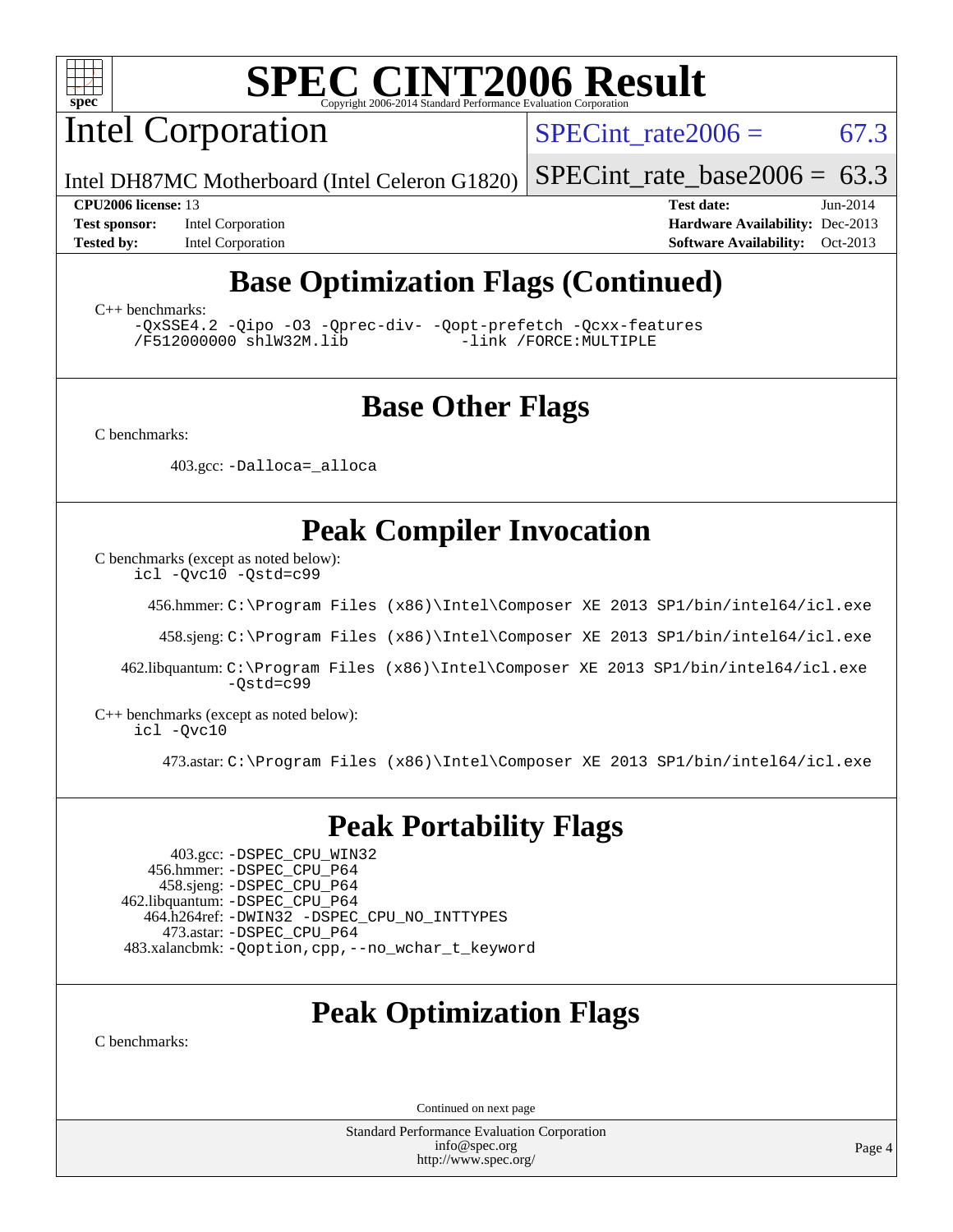

Intel Corporation

SPECint rate  $2006 = 67.3$ 

Intel DH87MC Motherboard (Intel Celeron G1820)

[SPECint\\_rate\\_base2006 =](http://www.spec.org/auto/cpu2006/Docs/result-fields.html#SPECintratebase2006)  $63.3$ 

**[Test sponsor:](http://www.spec.org/auto/cpu2006/Docs/result-fields.html#Testsponsor)** Intel Corporation **[Hardware Availability:](http://www.spec.org/auto/cpu2006/Docs/result-fields.html#HardwareAvailability)** Dec-2013 **[Tested by:](http://www.spec.org/auto/cpu2006/Docs/result-fields.html#Testedby)** Intel Corporation **[Software Availability:](http://www.spec.org/auto/cpu2006/Docs/result-fields.html#SoftwareAvailability)** Oct-2013

**[CPU2006 license:](http://www.spec.org/auto/cpu2006/Docs/result-fields.html#CPU2006license)** 13 **[Test date:](http://www.spec.org/auto/cpu2006/Docs/result-fields.html#Testdate)** Jun-2014

# **[Peak Optimization Flags \(Continued\)](http://www.spec.org/auto/cpu2006/Docs/result-fields.html#PeakOptimizationFlags)**

 400.perlbench: [-QxSSE4.2](http://www.spec.org/cpu2006/results/res2014q3/cpu2006-20140715-30432.flags.html#user_peakPASS2_CFLAGSPASS2_LDFLAGS400_perlbench_f-QxSSE42_372695bbe211719895df0310b324a1ca)(pass 2) [-Qprof\\_gen](http://www.spec.org/cpu2006/results/res2014q3/cpu2006-20140715-30432.flags.html#user_peakPASS1_CFLAGSPASS1_LDFLAGS400_perlbench_Qprof_gen)(pass 1) [-Qprof\\_use](http://www.spec.org/cpu2006/results/res2014q3/cpu2006-20140715-30432.flags.html#user_peakPASS2_CFLAGSPASS2_LDFLAGS400_perlbench_Qprof_use)(pass 2) [-Qipo](http://www.spec.org/cpu2006/results/res2014q3/cpu2006-20140715-30432.flags.html#user_peakOPTIMIZE400_perlbench_f-Qipo) [-O3](http://www.spec.org/cpu2006/results/res2014q3/cpu2006-20140715-30432.flags.html#user_peakOPTIMIZE400_perlbench_f-O3) [-Qprec-div-](http://www.spec.org/cpu2006/results/res2014q3/cpu2006-20140715-30432.flags.html#user_peakOPTIMIZE400_perlbench_f-Qprec-div-) [-Qansi-alias](http://www.spec.org/cpu2006/results/res2014q3/cpu2006-20140715-30432.flags.html#user_peakOPTIMIZE400_perlbench_f-Qansi-alias) [-Qopt-prefetch](http://www.spec.org/cpu2006/results/res2014q3/cpu2006-20140715-30432.flags.html#user_peakOPTIMIZE400_perlbench_f-Qprefetch_37c211608666b9dff9380561f602f0a8) [/F512000000](http://www.spec.org/cpu2006/results/res2014q3/cpu2006-20140715-30432.flags.html#user_peakEXTRA_LDFLAGS400_perlbench_set_stack_space_98438a10eb60aa5f35f4c79d9b9b27b1) [shlW32M.lib](http://www.spec.org/cpu2006/results/res2014q3/cpu2006-20140715-30432.flags.html#user_peakEXTRA_LIBS400_perlbench_SmartHeap32_d106338dfda1a055705c9b519e07f096) 401.bzip2: [-QxSSE4.2](http://www.spec.org/cpu2006/results/res2014q3/cpu2006-20140715-30432.flags.html#user_peakPASS2_CFLAGSPASS2_LDFLAGS401_bzip2_f-QxSSE42_372695bbe211719895df0310b324a1ca)(pass 2) [-Qprof\\_gen](http://www.spec.org/cpu2006/results/res2014q3/cpu2006-20140715-30432.flags.html#user_peakPASS1_CFLAGSPASS1_LDFLAGS401_bzip2_Qprof_gen)(pass 1) [-Qprof\\_use](http://www.spec.org/cpu2006/results/res2014q3/cpu2006-20140715-30432.flags.html#user_peakPASS2_CFLAGSPASS2_LDFLAGS401_bzip2_Qprof_use)(pass 2) [-Qipo](http://www.spec.org/cpu2006/results/res2014q3/cpu2006-20140715-30432.flags.html#user_peakOPTIMIZE401_bzip2_f-Qipo) [-O3](http://www.spec.org/cpu2006/results/res2014q3/cpu2006-20140715-30432.flags.html#user_peakOPTIMIZE401_bzip2_f-O3) [-Qprec-div-](http://www.spec.org/cpu2006/results/res2014q3/cpu2006-20140715-30432.flags.html#user_peakOPTIMIZE401_bzip2_f-Qprec-div-) [-Qopt-prefetch](http://www.spec.org/cpu2006/results/res2014q3/cpu2006-20140715-30432.flags.html#user_peakOPTIMIZE401_bzip2_f-Qprefetch_37c211608666b9dff9380561f602f0a8) [-Qansi-alias](http://www.spec.org/cpu2006/results/res2014q3/cpu2006-20140715-30432.flags.html#user_peakOPTIMIZE401_bzip2_f-Qansi-alias) [/F512000000](http://www.spec.org/cpu2006/results/res2014q3/cpu2006-20140715-30432.flags.html#user_peakEXTRA_LDFLAGS401_bzip2_set_stack_space_98438a10eb60aa5f35f4c79d9b9b27b1) 403.gcc: [-QxSSE4.2](http://www.spec.org/cpu2006/results/res2014q3/cpu2006-20140715-30432.flags.html#user_peakPASS2_CFLAGSPASS2_LDFLAGS403_gcc_f-QxSSE42_372695bbe211719895df0310b324a1ca)(pass 2) [-Qprof\\_gen](http://www.spec.org/cpu2006/results/res2014q3/cpu2006-20140715-30432.flags.html#user_peakPASS1_CFLAGSPASS1_LDFLAGS403_gcc_Qprof_gen)(pass 1) [-Qprof\\_use](http://www.spec.org/cpu2006/results/res2014q3/cpu2006-20140715-30432.flags.html#user_peakPASS2_CFLAGSPASS2_LDFLAGS403_gcc_Qprof_use)(pass 2) [-Qipo](http://www.spec.org/cpu2006/results/res2014q3/cpu2006-20140715-30432.flags.html#user_peakOPTIMIZE403_gcc_f-Qipo) [-O3](http://www.spec.org/cpu2006/results/res2014q3/cpu2006-20140715-30432.flags.html#user_peakOPTIMIZE403_gcc_f-O3) [-Qprec-div-](http://www.spec.org/cpu2006/results/res2014q3/cpu2006-20140715-30432.flags.html#user_peakOPTIMIZE403_gcc_f-Qprec-div-) [-Qopt-prefetch](http://www.spec.org/cpu2006/results/res2014q3/cpu2006-20140715-30432.flags.html#user_peakOPTIMIZE403_gcc_f-Qprefetch_37c211608666b9dff9380561f602f0a8) [/F512000000](http://www.spec.org/cpu2006/results/res2014q3/cpu2006-20140715-30432.flags.html#user_peakEXTRA_LDFLAGS403_gcc_set_stack_space_98438a10eb60aa5f35f4c79d9b9b27b1) 429.mcf: basepeak = yes 445.gobmk: [-QxSSE4.2](http://www.spec.org/cpu2006/results/res2014q3/cpu2006-20140715-30432.flags.html#user_peakPASS2_CFLAGSPASS2_LDFLAGS445_gobmk_f-QxSSE42_372695bbe211719895df0310b324a1ca)(pass 2) [-Qprof\\_gen](http://www.spec.org/cpu2006/results/res2014q3/cpu2006-20140715-30432.flags.html#user_peakPASS1_CFLAGSPASS1_LDFLAGS445_gobmk_Qprof_gen)(pass 1) [-Qprof\\_use](http://www.spec.org/cpu2006/results/res2014q3/cpu2006-20140715-30432.flags.html#user_peakPASS2_CFLAGSPASS2_LDFLAGS445_gobmk_Qprof_use)(pass 2) [-Qipo](http://www.spec.org/cpu2006/results/res2014q3/cpu2006-20140715-30432.flags.html#user_peakOPTIMIZE445_gobmk_f-Qipo) [-O2](http://www.spec.org/cpu2006/results/res2014q3/cpu2006-20140715-30432.flags.html#user_peakOPTIMIZE445_gobmk_f-O2) [-Qprec-div-](http://www.spec.org/cpu2006/results/res2014q3/cpu2006-20140715-30432.flags.html#user_peakOPTIMIZE445_gobmk_f-Qprec-div-) [-Qansi-alias](http://www.spec.org/cpu2006/results/res2014q3/cpu2006-20140715-30432.flags.html#user_peakOPTIMIZE445_gobmk_f-Qansi-alias) [/F512000000](http://www.spec.org/cpu2006/results/res2014q3/cpu2006-20140715-30432.flags.html#user_peakEXTRA_LDFLAGS445_gobmk_set_stack_space_98438a10eb60aa5f35f4c79d9b9b27b1) 456.hmmer: [-Qauto-ilp32](http://www.spec.org/cpu2006/results/res2014q3/cpu2006-20140715-30432.flags.html#user_peakCCLD456_hmmer_f-Qauto-ilp32) [-QxSSE4.2](http://www.spec.org/cpu2006/results/res2014q3/cpu2006-20140715-30432.flags.html#user_peakPASS2_CFLAGSPASS2_LDFLAGS456_hmmer_f-QxSSE42_372695bbe211719895df0310b324a1ca)(pass 2) [-Qprof\\_gen](http://www.spec.org/cpu2006/results/res2014q3/cpu2006-20140715-30432.flags.html#user_peakPASS1_CFLAGSPASS1_LDFLAGS456_hmmer_Qprof_gen)(pass 1) [-Qprof\\_use](http://www.spec.org/cpu2006/results/res2014q3/cpu2006-20140715-30432.flags.html#user_peakPASS2_CFLAGSPASS2_LDFLAGS456_hmmer_Qprof_use)(pass 2) [-Qipo](http://www.spec.org/cpu2006/results/res2014q3/cpu2006-20140715-30432.flags.html#user_peakOPTIMIZE456_hmmer_f-Qipo) [-O3](http://www.spec.org/cpu2006/results/res2014q3/cpu2006-20140715-30432.flags.html#user_peakOPTIMIZE456_hmmer_f-O3) [-Qprec-div-](http://www.spec.org/cpu2006/results/res2014q3/cpu2006-20140715-30432.flags.html#user_peakOPTIMIZE456_hmmer_f-Qprec-div-) [-Qopt-prefetch](http://www.spec.org/cpu2006/results/res2014q3/cpu2006-20140715-30432.flags.html#user_peakOPTIMIZE456_hmmer_f-Qprefetch_37c211608666b9dff9380561f602f0a8) [/F512000000](http://www.spec.org/cpu2006/results/res2014q3/cpu2006-20140715-30432.flags.html#user_peakEXTRA_LDFLAGS456_hmmer_set_stack_space_98438a10eb60aa5f35f4c79d9b9b27b1) 458.sjeng: [-Qauto-ilp32](http://www.spec.org/cpu2006/results/res2014q3/cpu2006-20140715-30432.flags.html#user_peakCCLD458_sjeng_f-Qauto-ilp32) [-QxSSE4.2](http://www.spec.org/cpu2006/results/res2014q3/cpu2006-20140715-30432.flags.html#user_peakPASS2_CFLAGSPASS2_LDFLAGS458_sjeng_f-QxSSE42_372695bbe211719895df0310b324a1ca)(pass 2) [-Qprof\\_gen](http://www.spec.org/cpu2006/results/res2014q3/cpu2006-20140715-30432.flags.html#user_peakPASS1_CFLAGSPASS1_LDFLAGS458_sjeng_Qprof_gen)(pass 1) [-Qprof\\_use](http://www.spec.org/cpu2006/results/res2014q3/cpu2006-20140715-30432.flags.html#user_peakPASS2_CFLAGSPASS2_LDFLAGS458_sjeng_Qprof_use)(pass 2) [-Qipo](http://www.spec.org/cpu2006/results/res2014q3/cpu2006-20140715-30432.flags.html#user_peakOPTIMIZE458_sjeng_f-Qipo) [-O3](http://www.spec.org/cpu2006/results/res2014q3/cpu2006-20140715-30432.flags.html#user_peakOPTIMIZE458_sjeng_f-O3) [-Qprec-div-](http://www.spec.org/cpu2006/results/res2014q3/cpu2006-20140715-30432.flags.html#user_peakOPTIMIZE458_sjeng_f-Qprec-div-) [-Qunroll4](http://www.spec.org/cpu2006/results/res2014q3/cpu2006-20140715-30432.flags.html#user_peakOPTIMIZE458_sjeng_f-Qunroll_013b1c0ea3aa84ef2c65e488bcc3d968) [/F512000000](http://www.spec.org/cpu2006/results/res2014q3/cpu2006-20140715-30432.flags.html#user_peakEXTRA_LDFLAGS458_sjeng_set_stack_space_98438a10eb60aa5f35f4c79d9b9b27b1) 462.libquantum: [-Qauto-ilp32](http://www.spec.org/cpu2006/results/res2014q3/cpu2006-20140715-30432.flags.html#user_peakCCLD462_libquantum_f-Qauto-ilp32) [-QxSSE4.2](http://www.spec.org/cpu2006/results/res2014q3/cpu2006-20140715-30432.flags.html#user_peakOPTIMIZE462_libquantum_f-QxSSE42_372695bbe211719895df0310b324a1ca) [-Qipo](http://www.spec.org/cpu2006/results/res2014q3/cpu2006-20140715-30432.flags.html#user_peakOPTIMIZE462_libquantum_f-Qipo) [-O3](http://www.spec.org/cpu2006/results/res2014q3/cpu2006-20140715-30432.flags.html#user_peakOPTIMIZE462_libquantum_f-O3) [-Qprec-div-](http://www.spec.org/cpu2006/results/res2014q3/cpu2006-20140715-30432.flags.html#user_peakOPTIMIZE462_libquantum_f-Qprec-div-) [-Qopt-prefetch](http://www.spec.org/cpu2006/results/res2014q3/cpu2006-20140715-30432.flags.html#user_peakOPTIMIZE462_libquantum_f-Qprefetch_37c211608666b9dff9380561f602f0a8) [/F512000000](http://www.spec.org/cpu2006/results/res2014q3/cpu2006-20140715-30432.flags.html#user_peakEXTRA_LDFLAGS462_libquantum_set_stack_space_98438a10eb60aa5f35f4c79d9b9b27b1) 464.h264ref: [-QxSSE4.2](http://www.spec.org/cpu2006/results/res2014q3/cpu2006-20140715-30432.flags.html#user_peakPASS2_CFLAGSPASS2_LDFLAGS464_h264ref_f-QxSSE42_372695bbe211719895df0310b324a1ca)(pass 2) [-Qprof\\_gen](http://www.spec.org/cpu2006/results/res2014q3/cpu2006-20140715-30432.flags.html#user_peakPASS1_CFLAGSPASS1_LDFLAGS464_h264ref_Qprof_gen)(pass 1) [-Qprof\\_use](http://www.spec.org/cpu2006/results/res2014q3/cpu2006-20140715-30432.flags.html#user_peakPASS2_CFLAGSPASS2_LDFLAGS464_h264ref_Qprof_use)(pass 2) [-Qipo](http://www.spec.org/cpu2006/results/res2014q3/cpu2006-20140715-30432.flags.html#user_peakOPTIMIZE464_h264ref_f-Qipo) [-O3](http://www.spec.org/cpu2006/results/res2014q3/cpu2006-20140715-30432.flags.html#user_peakOPTIMIZE464_h264ref_f-O3) [-Qprec-div-](http://www.spec.org/cpu2006/results/res2014q3/cpu2006-20140715-30432.flags.html#user_peakOPTIMIZE464_h264ref_f-Qprec-div-) [-Qunroll2](http://www.spec.org/cpu2006/results/res2014q3/cpu2006-20140715-30432.flags.html#user_peakOPTIMIZE464_h264ref_f-Qunroll_1d9456aa650e77fc2a0cf43cef3fa08c) [-Qansi-alias](http://www.spec.org/cpu2006/results/res2014q3/cpu2006-20140715-30432.flags.html#user_peakOPTIMIZE464_h264ref_f-Qansi-alias) [/F512000000](http://www.spec.org/cpu2006/results/res2014q3/cpu2006-20140715-30432.flags.html#user_peakEXTRA_LDFLAGS464_h264ref_set_stack_space_98438a10eb60aa5f35f4c79d9b9b27b1) [C++ benchmarks:](http://www.spec.org/auto/cpu2006/Docs/result-fields.html#CXXbenchmarks) 471.omnetpp: [-QxSSE4.2](http://www.spec.org/cpu2006/results/res2014q3/cpu2006-20140715-30432.flags.html#user_peakPASS2_CXXFLAGSPASS2_LDFLAGS471_omnetpp_f-QxSSE42_372695bbe211719895df0310b324a1ca)(pass 2) [-Qprof\\_gen](http://www.spec.org/cpu2006/results/res2014q3/cpu2006-20140715-30432.flags.html#user_peakPASS1_CXXFLAGSPASS1_LDFLAGS471_omnetpp_Qprof_gen)(pass 1) [-Qprof\\_use](http://www.spec.org/cpu2006/results/res2014q3/cpu2006-20140715-30432.flags.html#user_peakPASS2_CXXFLAGSPASS2_LDFLAGS471_omnetpp_Qprof_use)(pass 2) [-Qipo](http://www.spec.org/cpu2006/results/res2014q3/cpu2006-20140715-30432.flags.html#user_peakOPTIMIZE471_omnetpp_f-Qipo) [-O3](http://www.spec.org/cpu2006/results/res2014q3/cpu2006-20140715-30432.flags.html#user_peakOPTIMIZE471_omnetpp_f-O3) [-Qprec-div-](http://www.spec.org/cpu2006/results/res2014q3/cpu2006-20140715-30432.flags.html#user_peakOPTIMIZE471_omnetpp_f-Qprec-div-) [-Qansi-alias](http://www.spec.org/cpu2006/results/res2014q3/cpu2006-20140715-30432.flags.html#user_peakOPTIMIZE471_omnetpp_f-Qansi-alias) [-Qopt-ra-region-strategy=block](http://www.spec.org/cpu2006/results/res2014q3/cpu2006-20140715-30432.flags.html#user_peakOPTIMIZE471_omnetpp_f-Qopt-ra-region-strategy_d2240e80a5d9053a1fd400255dbf4159) [/F512000000](http://www.spec.org/cpu2006/results/res2014q3/cpu2006-20140715-30432.flags.html#user_peakEXTRA_LDFLAGS471_omnetpp_set_stack_space_98438a10eb60aa5f35f4c79d9b9b27b1) [shlW32M.lib](http://www.spec.org/cpu2006/results/res2014q3/cpu2006-20140715-30432.flags.html#user_peakEXTRA_LIBS471_omnetpp_SmartHeap32_d106338dfda1a055705c9b519e07f096)  [-link /FORCE:MULTIPLE](http://www.spec.org/cpu2006/results/res2014q3/cpu2006-20140715-30432.flags.html#user_peakLDOUT471_omnetpp_link_force_multiple2_070fe330869edf77077b841074b8b0b6)

 473.astar: [-Qauto-ilp32](http://www.spec.org/cpu2006/results/res2014q3/cpu2006-20140715-30432.flags.html#user_peakCXXLD473_astar_f-Qauto-ilp32) [-QxSSE4.2](http://www.spec.org/cpu2006/results/res2014q3/cpu2006-20140715-30432.flags.html#user_peakOPTIMIZE473_astar_f-QxSSE42_372695bbe211719895df0310b324a1ca) [-Qipo](http://www.spec.org/cpu2006/results/res2014q3/cpu2006-20140715-30432.flags.html#user_peakOPTIMIZE473_astar_f-Qipo) [-O3](http://www.spec.org/cpu2006/results/res2014q3/cpu2006-20140715-30432.flags.html#user_peakOPTIMIZE473_astar_f-O3) [-Qprec-div-](http://www.spec.org/cpu2006/results/res2014q3/cpu2006-20140715-30432.flags.html#user_peakOPTIMIZE473_astar_f-Qprec-div-) [-Qopt-prefetch](http://www.spec.org/cpu2006/results/res2014q3/cpu2006-20140715-30432.flags.html#user_peakOPTIMIZE473_astar_f-Qprefetch_37c211608666b9dff9380561f602f0a8) [/F512000000](http://www.spec.org/cpu2006/results/res2014q3/cpu2006-20140715-30432.flags.html#user_peakEXTRA_LDFLAGS473_astar_set_stack_space_98438a10eb60aa5f35f4c79d9b9b27b1) [shlW64M.lib](http://www.spec.org/cpu2006/results/res2014q3/cpu2006-20140715-30432.flags.html#user_peakEXTRA_LIBS473_astar_SmartHeap64_c4f7f76711bdf8c0633a5c1edf6e5396)  [-link /FORCE:MULTIPLE](http://www.spec.org/cpu2006/results/res2014q3/cpu2006-20140715-30432.flags.html#user_peakLDOUT473_astar_link_force_multiple2_070fe330869edf77077b841074b8b0b6)

 $483.xalanchmk: basepeak = yes$ 

## **[Peak Other Flags](http://www.spec.org/auto/cpu2006/Docs/result-fields.html#PeakOtherFlags)**

[C benchmarks](http://www.spec.org/auto/cpu2006/Docs/result-fields.html#Cbenchmarks):

Continued on next page